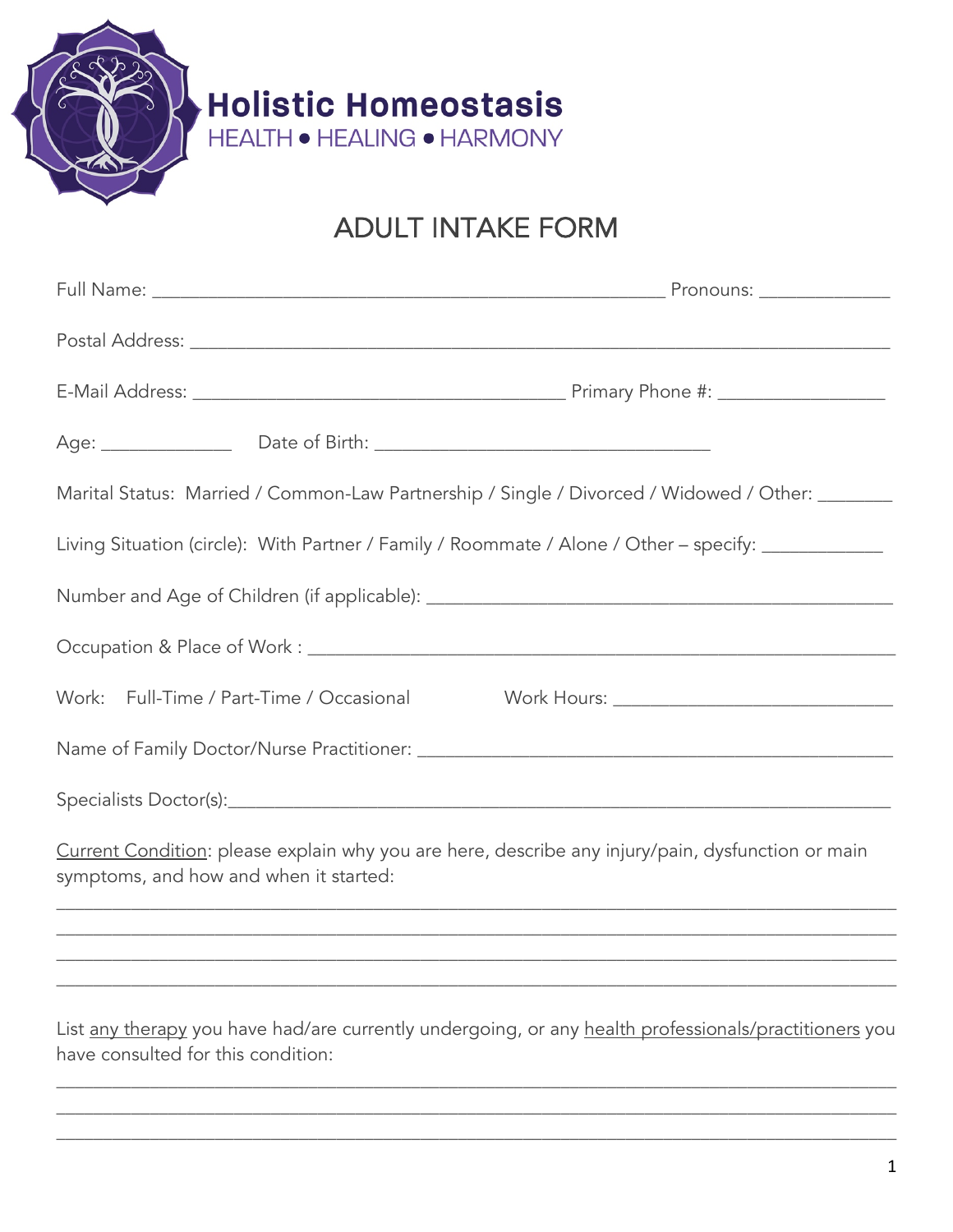| Past | Present | System                                                                                           | <b>Please Specify</b> |
|------|---------|--------------------------------------------------------------------------------------------------|-----------------------|
|      |         | Musculoskeletal (injuries,<br>sprains, tears, back pain, etc.)                                   |                       |
|      |         | Nervous (headaches, anxiety,<br>burnout, multiple sclerosis,<br>Parkinson's, etc.)               |                       |
|      |         | Respiratory (asthma, COPD,<br>sleep apnea, frequent upper<br>respiratory tract infections, etc.) |                       |
|      |         | Endocrine (diabetes, thyroïde<br>problems, etc.)                                                 |                       |
|      |         | Immune (autoimmune<br>diseases, cancer, allergies, etc.)                                         |                       |
|      |         | Cardiovascular/Circulatory<br>(blood pressure, heart attack,<br>stroke, arrythmias, etc.)        |                       |
|      |         | Urinary (urinary tract infections,<br>incontinence, kidney stones,<br>$etc.$ )                   |                       |
|      |         | Integumentary System<br>(acne, skin cancer, rashes and<br>skin conditions, etc.)                 |                       |
|      |         | Reproductive (endometriosis,<br>PCOS, infertility, STIs, etc.)                                   |                       |
|      |         | Digestive (GERD, IBS, IBD,<br>constipation/diarrhea, ulcers,<br>nausea, vomiting, etc.)          |                       |

\_\_\_\_\_\_\_\_\_\_\_\_\_\_\_\_\_\_\_\_\_\_\_\_\_\_\_\_\_\_\_\_\_\_\_\_\_\_\_\_\_\_\_\_\_\_\_\_\_\_\_\_\_\_\_\_\_\_\_\_\_\_\_\_\_\_\_\_\_\_\_\_\_\_\_\_\_\_\_\_\_\_\_\_\_\_\_\_\_\_ \_\_\_\_\_\_\_\_\_\_\_\_\_\_\_\_\_\_\_\_\_\_\_\_\_\_\_\_\_\_\_\_\_\_\_\_\_\_\_\_\_\_\_\_\_\_\_\_\_\_\_\_\_\_\_\_\_\_\_\_\_\_\_\_\_\_\_\_\_\_\_\_\_\_\_\_\_\_\_\_\_\_\_\_\_\_\_\_\_\_ \_\_\_\_\_\_\_\_\_\_\_\_\_\_\_\_\_\_\_\_\_\_\_\_\_\_\_\_\_\_\_\_\_\_\_\_\_\_\_\_\_\_\_\_\_\_\_\_\_\_\_\_\_\_\_\_\_\_\_\_\_\_\_\_\_\_\_\_\_\_\_\_\_\_\_\_\_\_\_\_\_\_\_\_\_\_\_\_\_\_ \_\_\_\_\_\_\_\_\_\_\_\_\_\_\_\_\_\_\_\_\_\_\_\_\_\_\_\_\_\_\_\_\_\_\_\_\_\_\_\_\_\_\_\_\_\_\_\_\_\_\_\_\_\_\_\_\_\_\_\_\_\_\_\_\_\_\_\_\_\_\_\_\_\_\_\_\_\_\_\_\_\_\_\_\_\_\_\_\_\_

\_\_\_\_\_\_\_\_\_\_\_\_\_\_\_\_\_\_\_\_\_\_\_\_\_\_\_\_\_\_\_\_\_\_\_\_\_\_\_\_\_\_\_\_\_\_\_\_\_\_\_\_\_\_\_\_\_\_\_\_\_\_\_\_\_\_\_\_\_\_\_\_\_\_\_\_\_\_\_\_\_\_\_\_\_\_\_\_\_\_

\_\_\_\_\_\_\_\_\_\_\_\_\_\_\_\_\_\_\_\_\_\_\_\_\_\_\_\_\_\_\_\_\_\_\_\_\_\_\_\_\_\_\_\_\_\_\_\_\_\_\_\_\_\_\_\_\_\_\_\_\_\_\_\_\_\_\_\_\_\_\_\_\_\_\_\_\_\_\_\_\_\_\_\_\_\_\_\_\_\_ \_\_\_\_\_\_\_\_\_\_\_\_\_\_\_\_\_\_\_\_\_\_\_\_\_\_\_\_\_\_\_\_\_\_\_\_\_\_\_\_\_\_\_\_\_\_\_\_\_\_\_\_\_\_\_\_\_\_\_\_\_\_\_\_\_\_\_\_\_\_\_\_\_\_\_\_\_\_\_\_\_\_\_\_\_\_\_\_\_\_ \_\_\_\_\_\_\_\_\_\_\_\_\_\_\_\_\_\_\_\_\_\_\_\_\_\_\_\_\_\_\_\_\_\_\_\_\_\_\_\_\_\_\_\_\_\_\_\_\_\_\_\_\_\_\_\_\_\_\_\_\_\_\_\_\_\_\_\_\_\_\_\_\_\_\_\_\_\_\_\_\_\_\_\_\_\_\_\_\_\_ \_\_\_\_\_\_\_\_\_\_\_\_\_\_\_\_\_\_\_\_\_\_\_\_\_\_\_\_\_\_\_\_\_\_\_\_\_\_\_\_\_\_\_\_\_\_\_\_\_\_\_\_\_\_\_\_\_\_\_\_\_\_\_\_\_\_\_\_\_\_\_\_\_\_\_\_\_\_\_\_\_\_\_\_\_\_\_\_\_\_

Additional information:

List any significant family history:

List any/all medications you take, what it's for and how long have you been taking it:

\_\_\_\_\_\_\_\_\_\_\_\_\_\_\_\_\_\_\_\_\_\_\_\_\_\_\_\_\_\_\_\_\_\_\_\_\_\_\_\_\_\_\_\_\_\_\_\_\_\_\_\_\_\_\_\_\_\_\_\_\_\_\_\_\_\_\_\_\_\_\_\_\_\_\_\_\_\_\_\_\_\_\_\_\_\_\_\_\_\_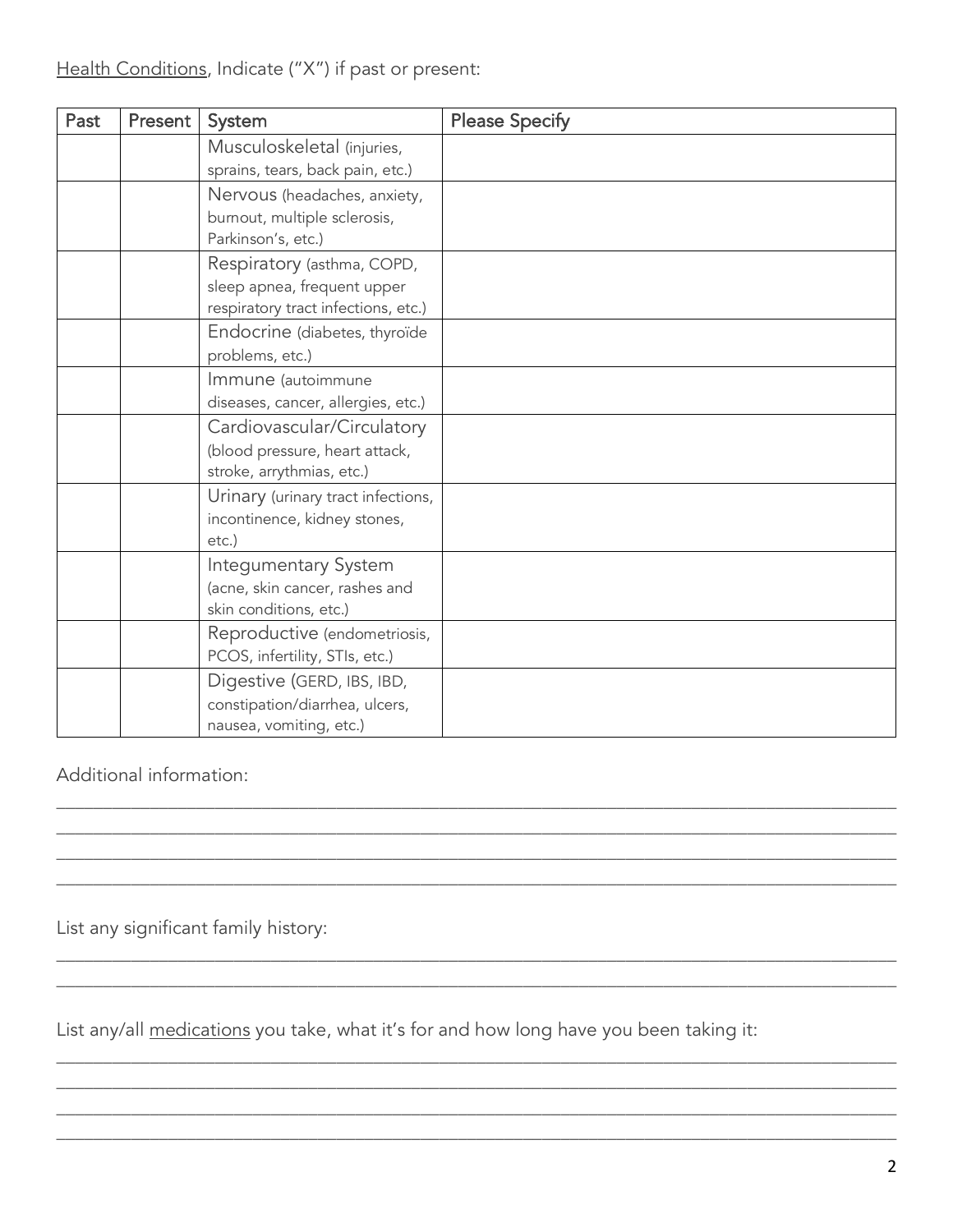List any/all supplements/natural remedies you take, what it's for and how long have you been taking it:

List any recreational drugs you use and frequency:

List any surgeries you have had:

List any significant past injuries, accidents, major life events, or difficult experiences/trauma (physical/mental/emotional) you have experienced:

Do you have any problems with the following? Please explain:

| • Mental/Emotional: 1999 Mental American American American American American American American American American American American American American American American American American American American American American A |
|--------------------------------------------------------------------------------------------------------------------------------------------------------------------------------------------------------------------------------|
|                                                                                                                                                                                                                                |
|                                                                                                                                                                                                                                |
|                                                                                                                                                                                                                                |
| Do you have any other health concerns:                                                                                                                                                                                         |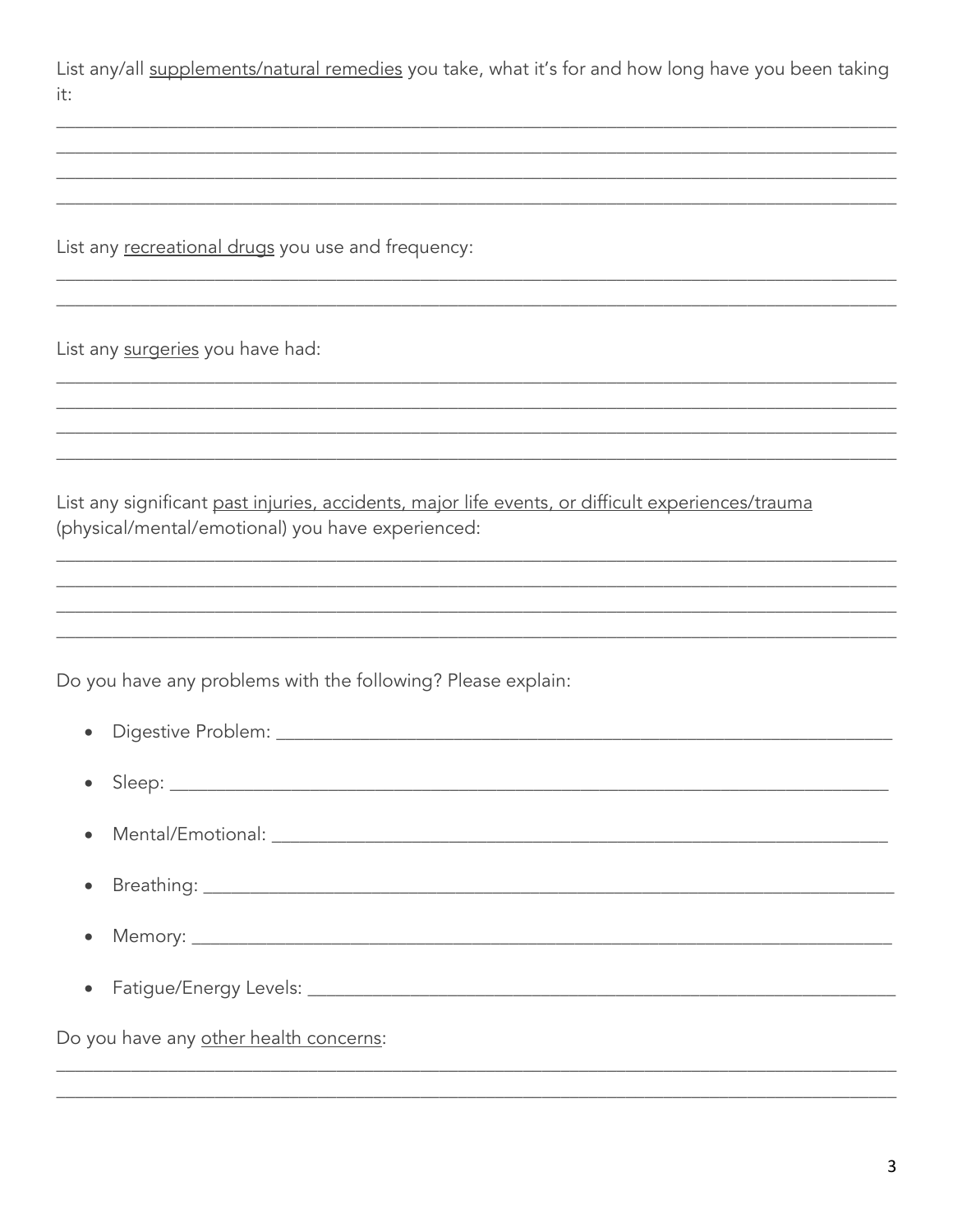|  | What is your primary source of stress: |  |  |
|--|----------------------------------------|--|--|
|  |                                        |  |  |

How do you cope with stress:

List the type of physical activity you do and the frequency:

Briefly describe your dietary habits (following any specific diet, food restrictions and/or intolerances,  $etc.$ ):

List activities/hobbies you enjoy and participate in:

Have you ever had craniosacral therapy? Yes / No If so, how was your experience?

What are your expectations from these treatments/therapy?